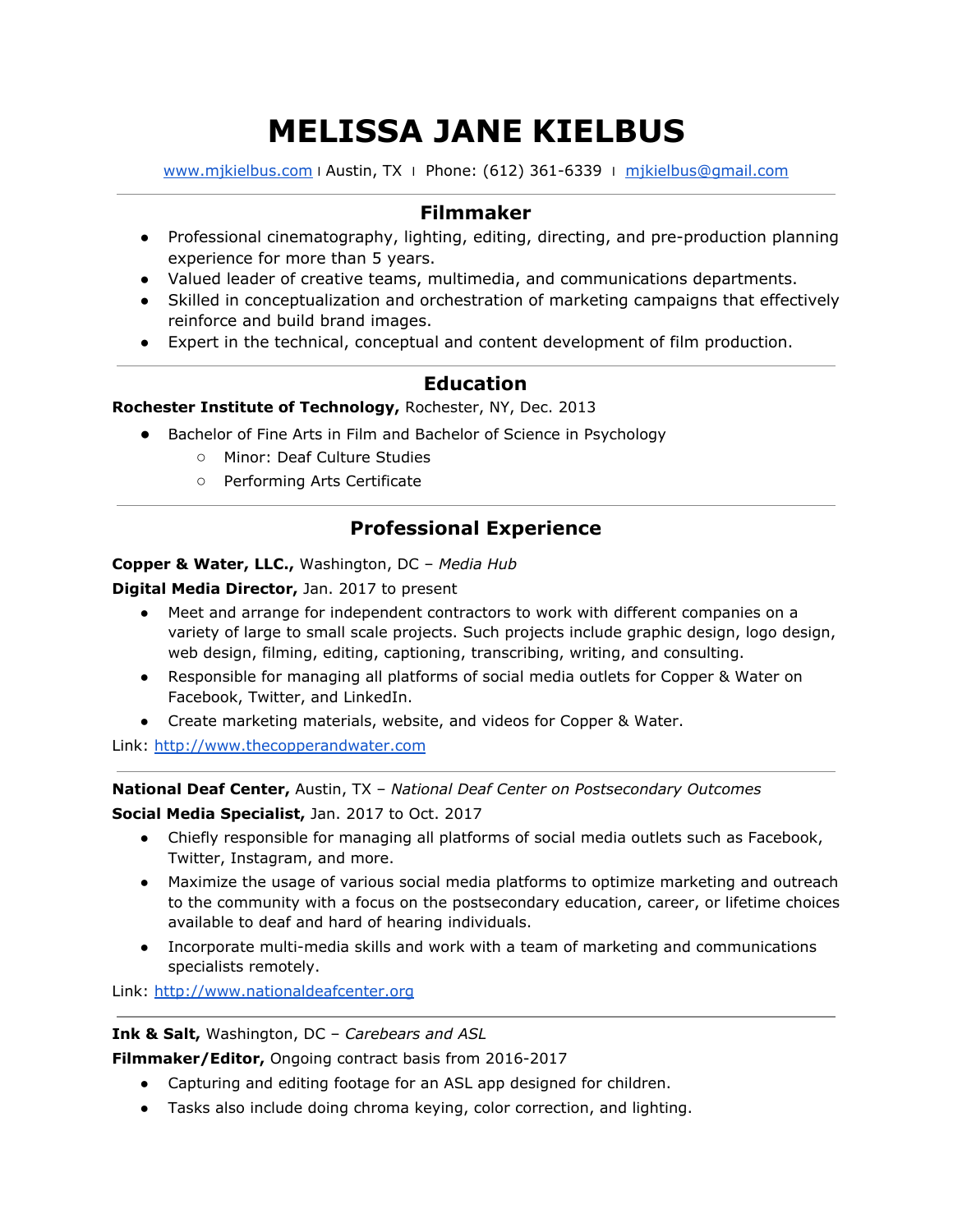● Working closely with app development and compression issues for memory sizes.

Link: <http://www.inkandsalt.com/>

**Hands Land,** Washington, DC – *ASL Rhymes and Rhythms for Young Children* **Chief Cinematographer/Editor,** May 2015 to Nov. 2016

- Manage the capture of playful and creative videos with the use of chroma keying and lighting.
- Responsible for the final format of the entire video production by integrating entire animation sequences with edited footages.

Link: [www.handsland.com](http://www.handsland.com/)

#### **Purple Communications,** Rocklin, CA – *Video Relay Services*

**Video Producer,** Sep. 2015 to Feb. 2016

- Responsible for all video capture, edit, and presentations for the company.
- Tasks also include doing captioning, chroma keying, color correction, lighting, photography, writing production concepts/scripts, obtaining talent, directing talent, seeking locations for filming, and more.
- Marketing the service of Purple Communications through videos output via the company website and social media.

Link: [www.purple.us](http://www.purple.us/)

**Communication Services for the Deaf,** Austin, TX – *Communication Services*

**Video Editor,** Ongoing contract basis from 2014-2017

- Editing footage for their various campaigns/projects, doing transition work, color correction, effects, captioning, and audio edits.
- Telecommuting with a digital team remotely through basecamp.

Link: [www.csd.org](http://www.csd.org/)

**Gallaudet University,** Washington, DC – *International Design Competition/ASL Connect*

**Cinematographer/Editor and Digital Media Specialist,** Aug. 2015 to May 2016 then March 2016 to Sept. 2016

- Capturing natural, artistic, and architectural videos with the use of a slider, shoulder rig, and DSLR lenses/camera. Editing of montages related to the Gallaudet International Design Competition and DeafSpace.
- A short montage video runs as a placeholder in the front of the homepage of the International Design Competition website.
- Capturing instructional ASL footage for the ASL Connect program at Gallaudet University.

Links: <https://competitions.malcolmreading.co.uk/gallaudet/> and [www.gallaudet.edu/campus-design/deafspace.html](http://www.gallaudet.edu/campus-design/deafspace.html)

# **Other Experience**

**America's Next Top Model,** Washington, DC – *Audition Tape* **Cinematographer,** Oct. 2014